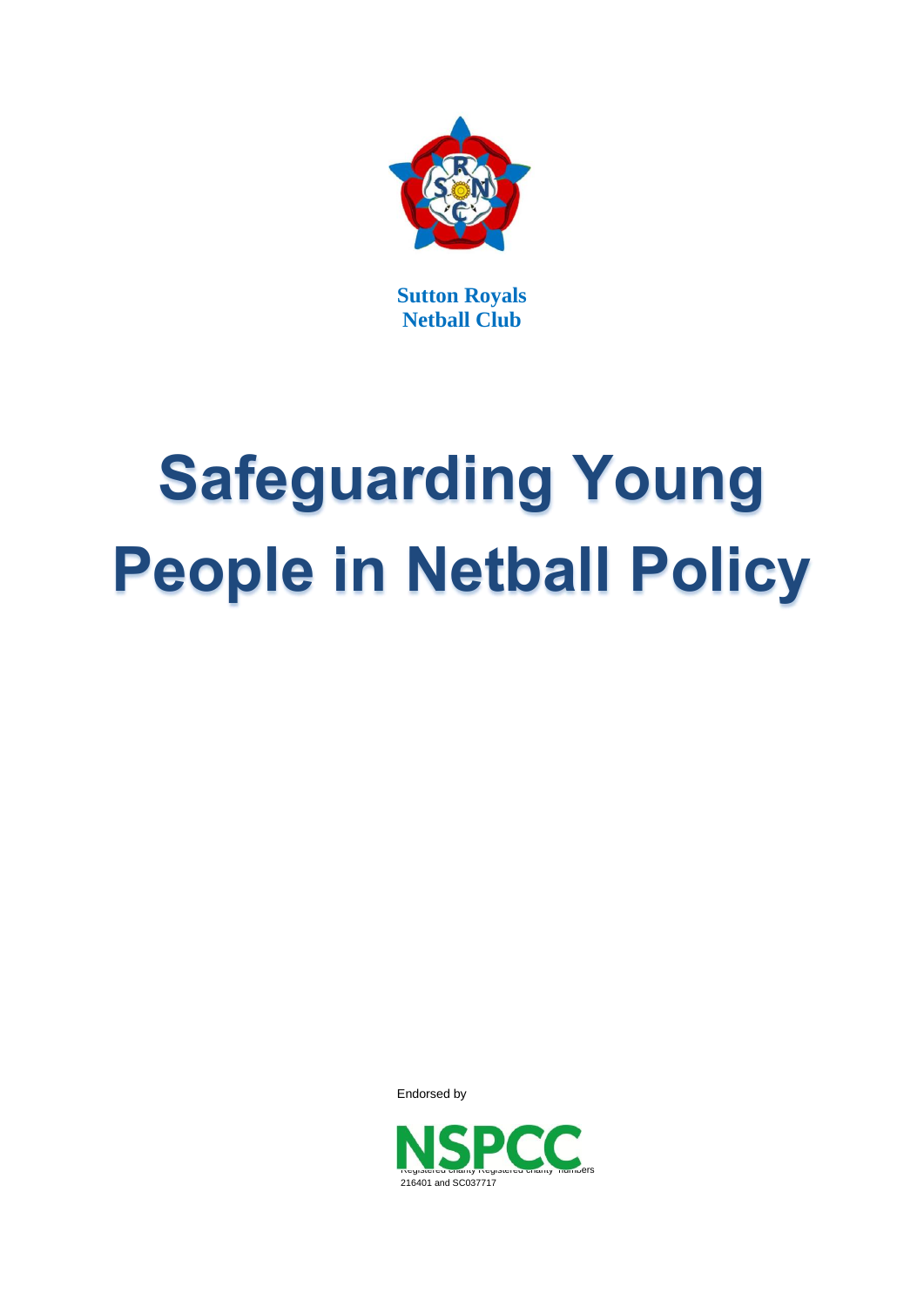England Netball considers the safety and wellbeing of young people as central to its values. As a governing body we accept our responsibility for providing guidance and support to all members to ensure that netball is enjoyable and safe. We require risk assessments on all people looking to take a role in providing netball to young people and take seriously all concerns regarding their wellbeing or protection from abuse.

# Purpose and Scope

This Policy sets out England Netball's approach to fulfilling its commitment to creating and maintaining a safe and enjoyable environment for the young people who take part in the sport of netball. England Netball requires all members, connected participants and staff to abide by this Policy and all relating procedures and practice.

Everyone has a responsibility for safeguarding the welfare of young people and this is no less the case in netball. Specified people have identified responsibility within the Reporting a Concern process, but they can only act on the information which others provide to them. Understanding how to recognise concerns and how to respond to them, will help make all parts of the [Reporting a Concern](file://///fileserver2k8/mainstore/Commercial/Olivia/ENjoy,%20ENsure,%20ENtrust/ENjoy_ENsure_Entrust/Safeguarding/Reporting%20a%20Concern%20Procedure.docx) process more effective.

Some concerns may relate to a young person's general wellbeing, rather than due to them being subject to abuse. England Netball accepts its role in supporting the netball community with offering assistance to these individuals.

Where necessary, England Netball will take Disciplinary Action against any members and connected participants and staff where breach of this Policy or the Codes of Conduct and Disciplinary Regulations is alleged.

This Policy operates in conjunction with the legislation governing safeguarding and protecting young people and England Netball works with external partners to ensure best practice is implemented and adhered to, click here for further information: [Working Together to Safeguard Children.](http://www.workingtogetheronline.co.uk/index.html) It is also to be read in conjunction with the Codes of Conduct, Safeguarding Disciplinary Regulations and all other relevant England Netball policies and procedures.

# **Definitions**

- **Child Protection in Sport Unit** The Child Protection in Sport Unit (CPSU) is a partnership between the NSPCC, Sport England, Sport Northern Ireland and Sport Wales. In Scotland there is a similar partnership between Children 1st and sportscotland. The Unit was founded in 2001 to work with UK Sports Councils, National Governing Bodies (NGBs), County Sports Partnerships (CSPs) and other organisations to help them minimise the risk of child abuse during sporting activities.
- **Disclosure and Barring Service** the government department responsible for processing the criminal record checks to assist in making safer recruitment decisions. The Disclosure and Barring Service replaced the Criminal Records Bureau and the Independent Safeguarding Authority. When a person is banned from working with young people by England Netball, we are obliged to refer this information to the DBS and they will determine inclusion on the barred list.
- **Lead Child Protection Officer** the person appointed by England Netball to lead on all safeguarding matters, including developing and maintaining safeguarding policies and procedures and advising the netball community on their implementation and application.
- **Local Authority Designated Officer** person appointed by a local authority to be the point of contact for all safeguarding and child protection issues relating to individuals in a position of trust. They are usually based in the local social services child care team.
- **Local Safeguarding Children Board** the key statutory body responsible for co-ordinating the relevant agencies' co-operation in safeguarding and promoting the welfare of young people in their local authority area. Created under the Children Act 2004, they comprise local authorities, health, police and other agencies. They provide local inter-agency guidelines for child protection.
- **National Society for the Prevention of Cruelty to Children** The NSPCC is a charity that specialises in child protection and the prevention of cruelty to young people. It is the only UK young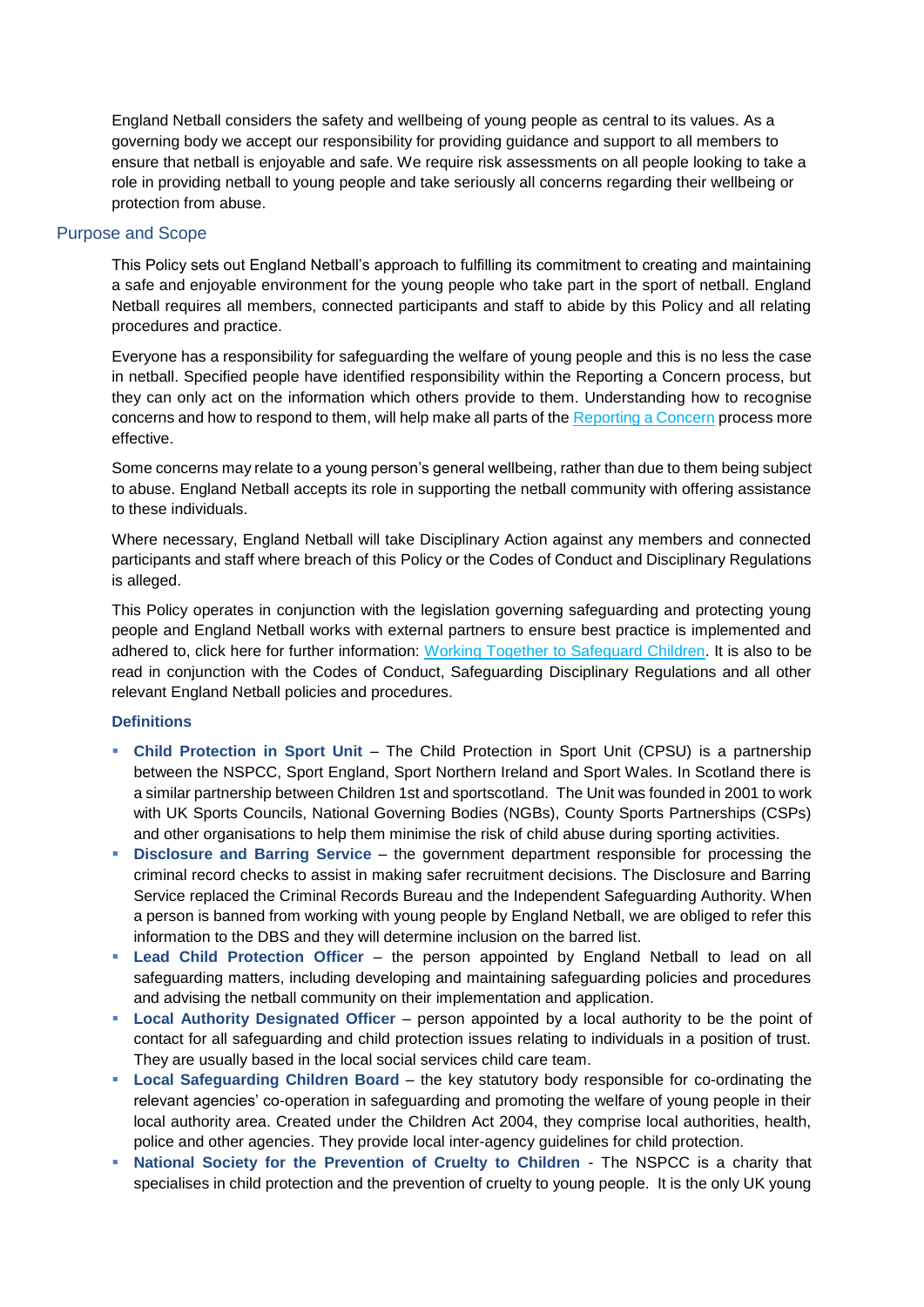people's charity with statutory powers that enables it to take action to safeguard young people at risk of abuse. The society operates throughout the UK and the Channel Islands.

- **Position of trust** someone who has a position of power or influence over those under 18. Criminal offences of abuse use this definition.
- **Wellbeing** a person's state of mental and physical health and resilience
- **Young person** is defined by England Netball as meaning a person under the age of 18 and over the age of 14. A child is a person under that age of 14. In this Policy young person will mean anyone under the age of 18, unless specified as being a child.

Please refer to the Glossary of Terms for further definitions

#### Legislative Framework

This Policy and the guidance which supports it, complies with legislation and will be updated to reflect any changes in the law. Statutory guidance takes precedence over England Netball Policy and we will always work within the requirements of the National Safeguarding Children Board and the police.

The relevant legislation includes:-

- The UN Convention on the Rights of the Child
- The Human Rights Act 1998
- The Children Acts 1989 and 2004
- The Protection of Children Act 1999
- **The Police Acts**
- **Criminal Justice and Court Services Act 2000**
- Data Protection Acts 1994 and 1998
- **Safeguarding Vulnerable Groups Act 2006**
- **Protection of Freedoms Act 2010**
- Caring for the Young and Vulnerable Home Office 1999
- What to do if you are worried a child is being abused Department of Health 2006
- **Working Together to Safeguard Children 2013**

# What is abuse?

Abuse is a term used to describe the ways in which young people may be harmed by others.

It can happen inside and outside the home, but wherever it happens, everyone has a responsibility to act to protect the child from harm. Abuse results in harm to young people's physical, mental or emotional health and/or development.

It can be committed by an adult or another child/young person, and be by way of an act or a failure to act.

Familiarising yourself with the forms of abuse, and thinking about whether what you see and hear may be a sign that there are causes for concern which fall into one or more of these categories, or that of wellbeing, will help you to an make assessment of when you need to report your concerns. Click here for information on [Recognising Signs of Abuse](file://///fileserver2k8/mainstore/Commercial/Olivia/ENjoy,%20ENsure,%20ENtrust/ENjoy_ENsure_Entrust/Safeguarding/Recognising%20Signs%20of%20Abuse.pdf) and on how to [Report a Concern](file:///C:/Users/alex.sexton/AppData/Local/Microsoft/Windows/INetCache/Content.Outlook/3L5HCOGN/Reporting%20a%20Concern%20Procedure.docx)

You don't have to decide whether there has been any form of abuse, but you need to report the concern so that others can make the necessary decisions.

In the world of sport, there are numerous occasions when abuse may occur, intentionally or unintentionally. Some concerns may fall within the umbrella term "poor practice", and this is a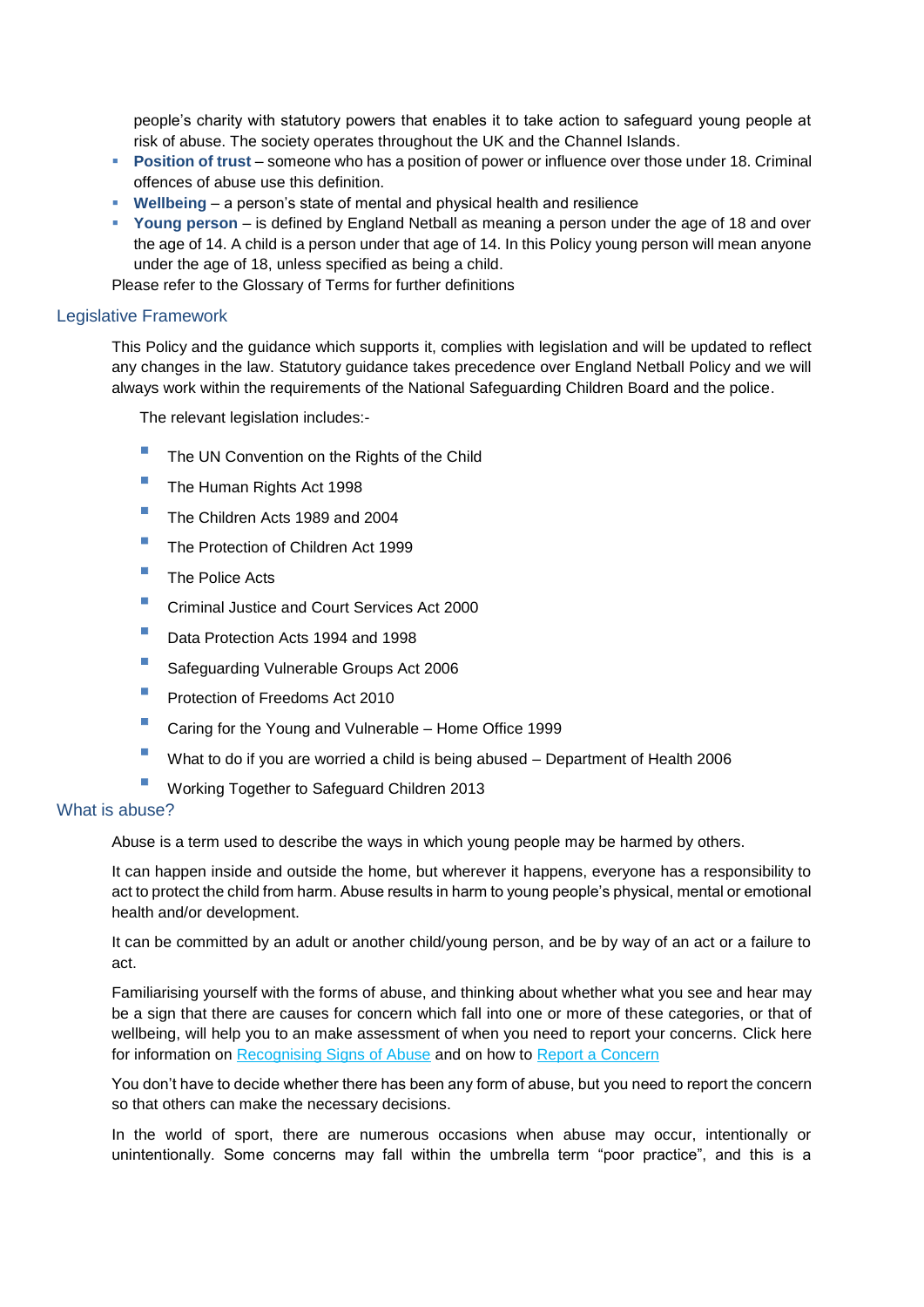safeguarding concern, but not a form of abuse, and may be most appropriately dealt with at the local level, with support from the Lead Child Protection Officer.

We provide advice and procedural guidance on Recognising Abuse and Reporting a Concern

#### Roles and responsibilities

England Netball fulfils its safeguarding responsibilities by providing advice and guidance to all those in netball and by working in partnership with members, connected participants, staff and external agencies, including statutory authorities.

England Netball has an appointed Lead Child Protection Officer, who is responsible for formulating the organisation's approach to safeguarding; developing the work programme to implement this Policy; providing advice, guidance and resources to the sport of netball to ensure a consistent level of awareness of safeguarding and who is the point of contact for all concerns to be raised with and to liaise with the statutory agencies and other partners.

England Netball has a Case Management Group (CMG) tasked with setting the strategic direction of the organisations' safeguarding work; overseeing the work of the Lead Child Protection Officer; identifying trends in concerns reported and agreeing organisational responses to issues. Investigation of the more complex cases will be overseen by this group and they have a key role in the conduct of Safeguarding Disciplinary Cases.

This Group is Chaired by a Board member and has the input of an external/independent expert member.

Regional Management Boards promote and educate on safeguarding practice in their Region. Through their Regional Implementation Plans they commit to working with England Netball to provide safeguarding training throughout their Region, particularly Time to Listen and Safeguarding and Protecting Children courses.

Clubs are responsible for ensuring the environment in which young people engage in netball is a safe one which provides them with a fun experience. Clubs must appoint a Club Safeguarding Officer and provide them with the support and resources necessary to fulfil their role. They must ensure that all those who carry out regulated activity have had the necessary, current DBS checks and are cleared to work with young people.

Click [here](http://www.englandnetball.co.uk/make-the-game/ENjoy_ENsure_ENtrust/Safeguarding/DBS) for DBS Guidance

#### Duty of care

England Netball accepts its duty of care for the young people in the sport of netball. This means we will take reasonable measures to ensure that their participation in activities, which they are invited or permitted to participate in, is safe and enjoyable.

Clubs have a responsibility to take all reasonable care for the safety of the young people involved with their event. The person in charge of the young people acts *"in loco parentis"* and is expected to act as a reasonably prudent parent would.

They need to consider the reasonable steps which should be taken to show you have acted to a reasonable standard of care. This should include:

- Adopting the policies and procedures of England Netball in to the club constitution;
- Ensuring that every member of the club and their parent/carer is informed who the Club Safeguarding Officer is;
- **Familiarisation with the Safeguarding in Netball Policy;**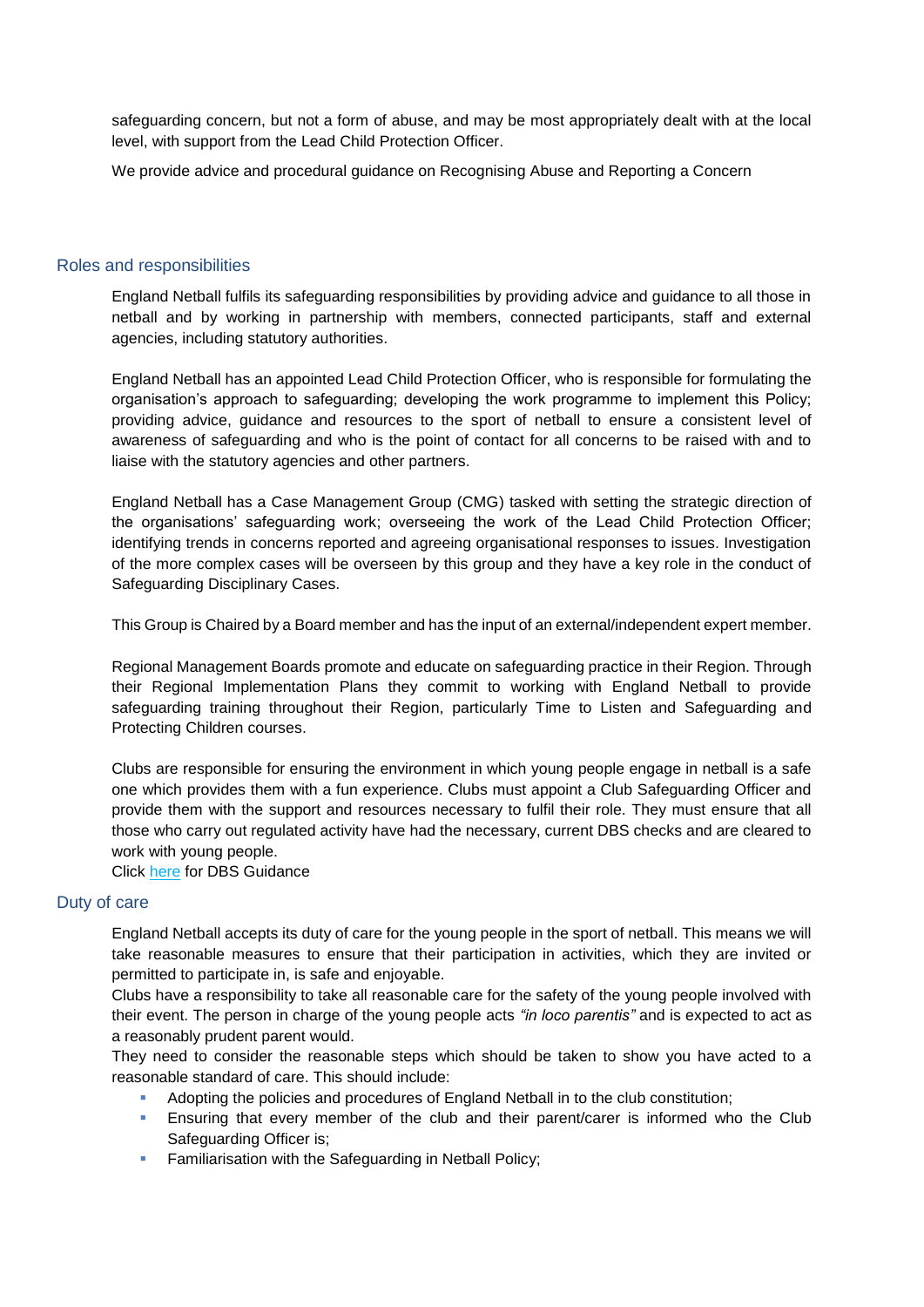- **Ensuring relevant training is provided and kept up to date for Club Safeguarding Officers,** coaches and the members of your club; and
- **Ensuring everyone knows how to use the [Reporting a Concern](file:///C:/Users/alex.sexton/AppData/Local/Microsoft/Windows/INetCache/Content.Outlook/3L5HCOGN/Reporting%20a%20Concern%20Procedure.docx) process**

There should also be:-

- A current register of attendees;
- A current register of contact details, including emergency contacts;
- Confidentiality retained details on any medical conditions, allergies, special needs etc
- First aid provision available at all times, at the club and when off site, and a trained First Aider in attendance;
- **Appropriate personnel in place, appointed in accordance with the Recruitment and Selection of** Volunteers policy
- Current risk assessments for the premises and activities carried out.

Clubs should ensure that the young people in their care only take part in authorised and insured activities with suitably qualified instructors.

Coaches have a duty of care to ensure that the activities they organise are appropriate to the capabilities of each young person in their care. They should adhere to the standards set for them by the qualifications they have achieved and not seek to operate at a level which is beyond their current qualification. For example, a Level 1 coach taking a session unsupervised by a Level 2 coach.

#### **Wellbeing**

Many concerns about the welfare of young people are about their general health and happiness, their wellbeing, rather than about issues of potential abuse. The evidence our safeguarding case management process shows is that these issues are significantly more frequent than concerns about abuse. England Netball believes that sport offers many positives in the lives of its young participants and that caring about the welfare of young people is part of the safeguarding duty which we all have. People in positions of trust can be a great influence in the lives of young people and so have the potential to notice changes, be available to talk to and to offer advice.

Young people may manifest signs of behaviour which cause you concern. We recognise that not all issues will be picked up by Children's Services as they do not meet their threshold of 'significant risk of harm' and that local support may be the most effective way of helping the young person. We can assist with identifying and supporting the young person by raising levels of awareness and acting as a sign posting service to resources and organisations which provide support for parent's/carers or for the young people directly. Click here for information on [Wellbeing.](http://www.englandnetball.co.uk/make-the-game/ENjoy_ENsure_ENtrust/Safeguarding/Wellbeing)

[Recognising and Responding to Concerns](file://///fileserver2k8/mainstore/Commercial/Olivia/ENjoy,%20ENsure,%20ENtrust/ENjoy_ENsure_Entrust/Safeguarding/Reporting%20a%20Concern%20Procedure.docx)

[Whistleblowing and Complaints Policy](file://///fileserver2k8/mainstore/Commercial/Olivia/ENjoy,%20ENsure,%20ENtrust/ENjoy_ENsure_Entrust/Safeguarding/Whistleblowing%20Policy%202.pdf)

[Safeguarding Disciplinary Regulations](file:///C:/Users/alex.sexton/AppData/Local/Microsoft/Windows/INetCache/Content.Outlook/3L5HCOGN/Safeguarding%20Disciplinary%20Regulations%20July%202015.docx) 

# Links to support

For victims, reporters, friend and family:-

- [ChildLine](http://www.childline.org.uk/Pages/Home.aspx) for young people to access help
- [The NSPCC–](http://www.nspcc.org.uk/) for adults to access help or report a concern
- [Young Minds](http://www.youngminds.org.uk/for_children_young_people) young people's wellbeing and mental health
- Club Safeguarding Officers (CSOs)
- [MOSAC:](http://www.mosac.org.uk/about-us) providing a safe place for parents and carers